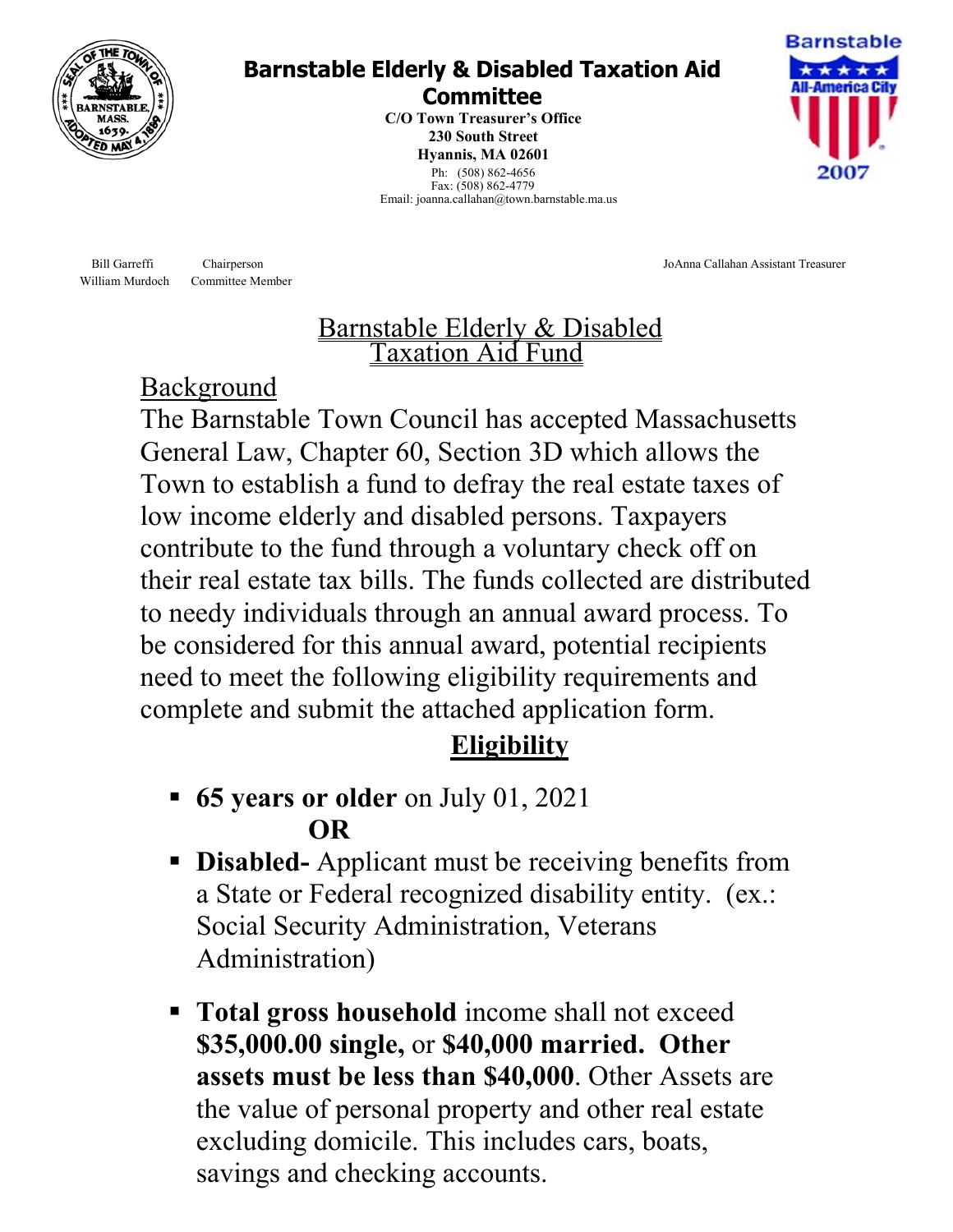*Gross household income is income earned in the calendar year ending 12/31/2020 and should include all income received from all sources by the applicant as well as any additional residents in the household. Please be advised that we refer to the official Town Census Listing to confirm household residents.* 

- Applicant(s) must be the titled owner of the property or hold a life estate in the property on July 01, 2021. If Title is held by a Trust, **the applicant must be both a trustee and at least a 50% beneficiary of the trust in order to qualify**. **The property must be the applicant's primary residence.**
- Please provide proof of income by attaching copies of all the following that apply:

Social Security Benefits Award letter Bank/Investment Account Statements IRS Form W-2 IRS Form 1099 Pay Stubs IRS Form 1040

Timeline

Applications will be accepted through **December 17, 2021**. Awards will be applied directly to the applicant's residential tax bill.

Applications should be sent to:

Barnstable Elderly & Disabled Taxation Aid Committee C/O Town Treasurer's Office 230 South Street Hyannis, MA 02601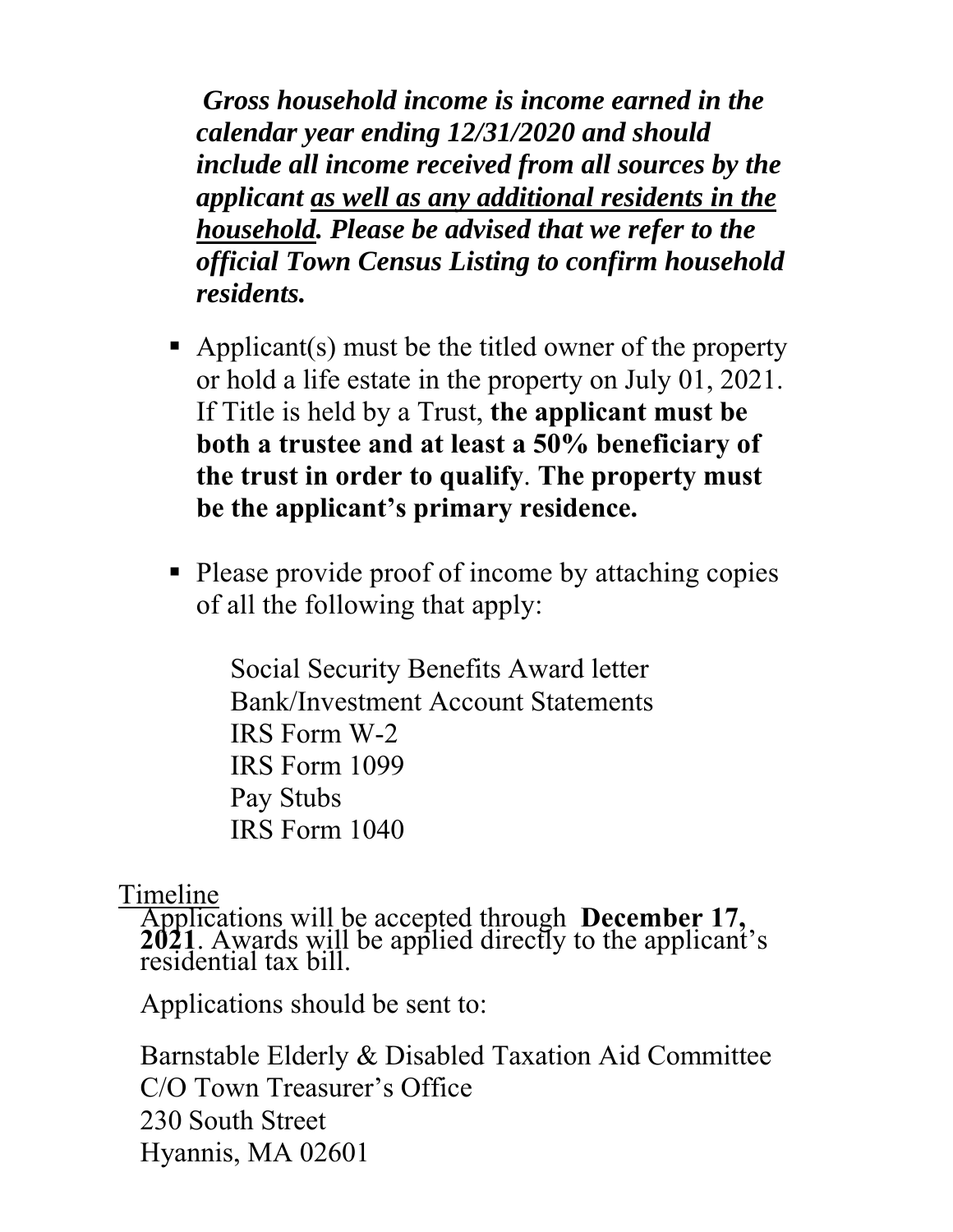

## **Barnstable Elderly & Disabled Taxation Aid**

## **Committee**

**C/O Town Treasurer's Office 230 South Street Hyannis, MA 02601**



Phone: (508) 862 4653 Fax: (508) 862-4779

Email: joanna.callahan@town.barnstable.ma.us

#### **FY 2022**

 **APPLICATION**

| Date Received:                                                                                                                 |                                |                          | Parcel Identifier:                 |                       |  |  |  |
|--------------------------------------------------------------------------------------------------------------------------------|--------------------------------|--------------------------|------------------------------------|-----------------------|--|--|--|
| Street address:                                                                                                                |                                | Home phone:              |                                    |                       |  |  |  |
|                                                                                                                                |                                | J                        |                                    |                       |  |  |  |
| P.O. Box:                                                                                                                      | City:                          |                          | State:                             | ZIP Code:             |  |  |  |
| <b>APPLICANT INFORMATION</b>                                                                                                   |                                |                          |                                    |                       |  |  |  |
| Last name:                                                                                                                     | First:                         | Middle:                  | Age:                               | Disabled: (check one) |  |  |  |
|                                                                                                                                |                                |                          |                                    | No<br>Yes             |  |  |  |
| Is this your Permanent Residence?                                                                                              | <b>Marital Status:</b>         | Birth date:              |                                    | Sex:                  |  |  |  |
| Yes<br><b>No</b>                                                                                                               |                                |                          |                                    | ┛╒<br>M               |  |  |  |
| Have you received an Elderly and                                                                                               | # Of Individuals in Household? | Do You Own the Property? |                                    |                       |  |  |  |
| Disabled award in previous years?                                                                                              |                                |                          | $\Box$ Yes<br>$\Box$ No            |                       |  |  |  |
| Yes<br><b>No</b>                                                                                                               | Years at this Address?         |                          | If yes- are you? $\Box$ Sole Owner | Co-Owner with Spouse  |  |  |  |
|                                                                                                                                |                                |                          | Co-Owner with Other                | Life Estate<br>Trust  |  |  |  |
| Have you applied for or received any aid/exemptions/deferrals from your tax bill? (check one)                                  |                                |                          |                                    |                       |  |  |  |
| $\Box$ No<br>$\blacksquare$ Yes                                                                                                |                                |                          |                                    |                       |  |  |  |
| If yes, please indicate by checking all that apply:                                                                            |                                |                          |                                    |                       |  |  |  |
| $\Box$ Over 70                                                                                                                 |                                |                          |                                    |                       |  |  |  |
| Widowed<br>Blind<br>Veteran<br>Disabled<br>Tax Work-off<br>(Contact the Human Resources                                        |                                |                          |                                    |                       |  |  |  |
| Department for further information)                                                                                            |                                |                          |                                    |                       |  |  |  |
|                                                                                                                                |                                |                          |                                    |                       |  |  |  |
| Residential                                                                                                                    |                                |                          |                                    |                       |  |  |  |
| How did you hear about this program (please check one box):                                                                    |                                |                          |                                    |                       |  |  |  |
|                                                                                                                                |                                |                          |                                    |                       |  |  |  |
| Town Department Channel 18<br>Town Website<br>Family/Friend                                                                    |                                |                          |                                    |                       |  |  |  |
|                                                                                                                                |                                |                          |                                    |                       |  |  |  |
| <b>HOUSEHOLD INFORMATION</b>                                                                                                   |                                |                          |                                    |                       |  |  |  |
| Complete the following for all who reside at this address: This information is confirmed with the Official Town Census Listing |                                |                          |                                    |                       |  |  |  |
| Name                                                                                                                           |                                | Relationship             |                                    | <b>DOB</b>            |  |  |  |
|                                                                                                                                |                                |                          |                                    |                       |  |  |  |
|                                                                                                                                |                                |                          |                                    |                       |  |  |  |
|                                                                                                                                |                                |                          |                                    |                       |  |  |  |
|                                                                                                                                |                                |                          |                                    |                       |  |  |  |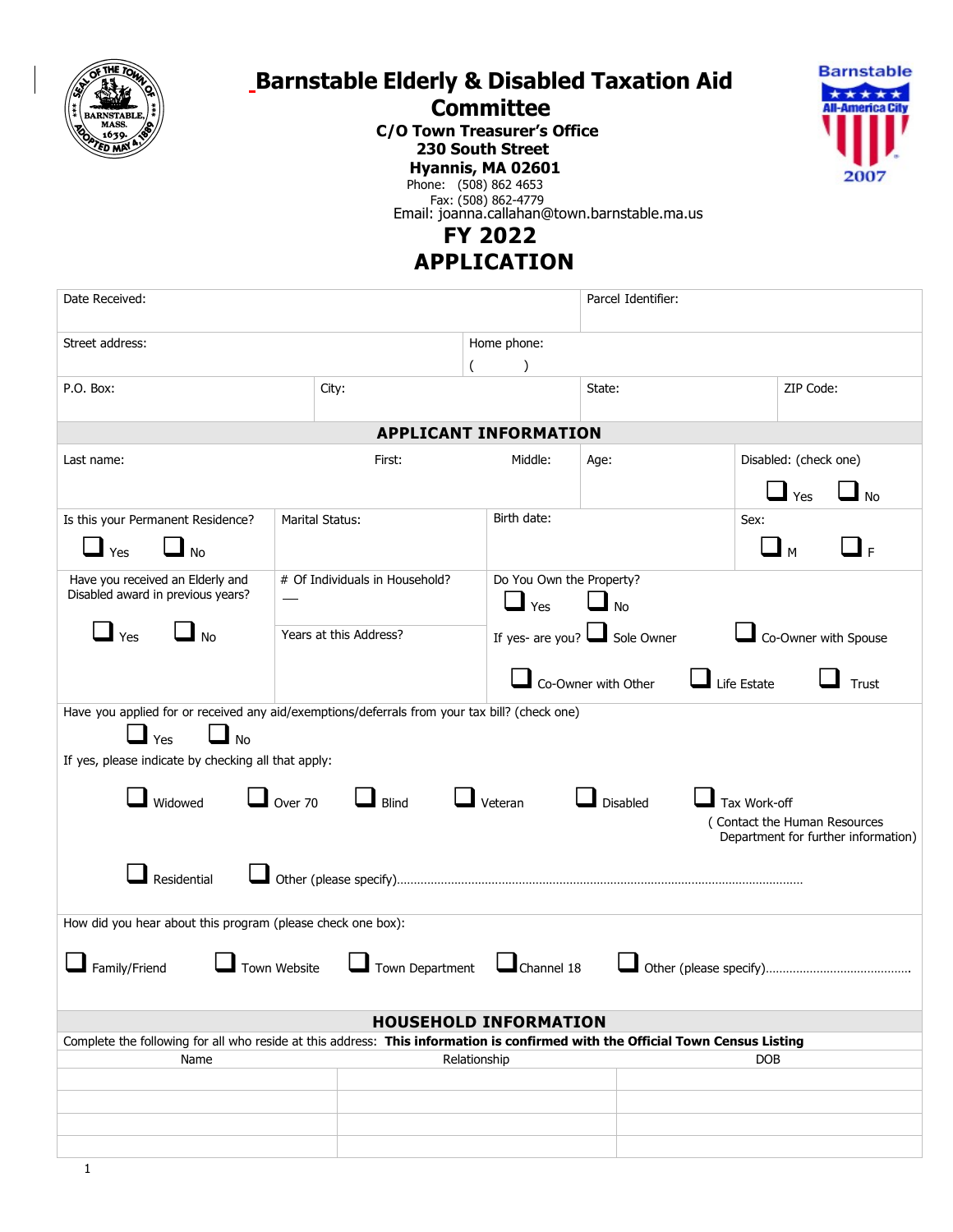| <b>INCOME</b>                                                                                              |                                                                                                           |                                          |  |  |
|------------------------------------------------------------------------------------------------------------|-----------------------------------------------------------------------------------------------------------|------------------------------------------|--|--|
| Please list all income stated in ANNUAL terms. Include income received during the preceding calendar year. |                                                                                                           |                                          |  |  |
| <b>Income</b><br><b>Type</b>                                                                               | <b>Applicant</b>                                                                                          | Spouse/Other<br><b>Household Members</b> |  |  |
| Retirement Benefits (Social Security,<br>Federal, MA and Political Subdivisions)                           |                                                                                                           |                                          |  |  |
| Other Pension Benefits and Retirement<br>Allowances (including Veteran's Benefits)                         |                                                                                                           |                                          |  |  |
| Wage, salaries and other compensation                                                                      |                                                                                                           |                                          |  |  |
| Profits from business or profession                                                                        |                                                                                                           |                                          |  |  |
| Supplemental SSI                                                                                           |                                                                                                           |                                          |  |  |
| Workers Compensation, Unemployment<br>Benefit                                                              |                                                                                                           |                                          |  |  |
| <b>Interest and Dividends</b>                                                                              |                                                                                                           |                                          |  |  |
| Other Income (Rent, IRA's, Alimony, Child<br>Support, Trust Income, Annuities, etc.)                       |                                                                                                           |                                          |  |  |
| Other (Please specify)<br>Eq: financial assistance from family<br>.                                        |                                                                                                           |                                          |  |  |
|                                                                                                            |                                                                                                           |                                          |  |  |
| <b>TOTAL INCOME</b>                                                                                        | \$                                                                                                        | \$                                       |  |  |
|                                                                                                            | <b>EXPENSES</b>                                                                                           |                                          |  |  |
|                                                                                                            | Please list all expenses stated in ANNUAL terms. (Copies of most recent household bills may be requested) |                                          |  |  |
| Mortgage Payments on Residence                                                                             |                                                                                                           |                                          |  |  |
| Mortgage Payments on other property                                                                        |                                                                                                           |                                          |  |  |
| Equity or other Real Estate Loan payments                                                                  |                                                                                                           |                                          |  |  |
| Household electricity/gas/oil payments                                                                     |                                                                                                           |                                          |  |  |
| Water / Sewer bill                                                                                         |                                                                                                           |                                          |  |  |
| Real Estate Tax payment                                                                                    |                                                                                                           |                                          |  |  |
| Phone/Cable Television bill                                                                                |                                                                                                           |                                          |  |  |
| Food                                                                                                       |                                                                                                           |                                          |  |  |
| Clothing                                                                                                   |                                                                                                           |                                          |  |  |
| Car Loans                                                                                                  |                                                                                                           |                                          |  |  |
| Personal Loan Payments                                                                                     |                                                                                                           |                                          |  |  |
| Entertainment                                                                                              |                                                                                                           |                                          |  |  |
| Medical Bills (including prescription drugs)                                                               |                                                                                                           |                                          |  |  |
| Insurance : Medical /House / Auto / Life                                                                   |                                                                                                           |                                          |  |  |
| Other payments not previously identified. Please itemize:                                                  |                                                                                                           |                                          |  |  |
|                                                                                                            |                                                                                                           |                                          |  |  |
| <b>TOTAL EXPENSES</b>                                                                                      |                                                                                                           | S                                        |  |  |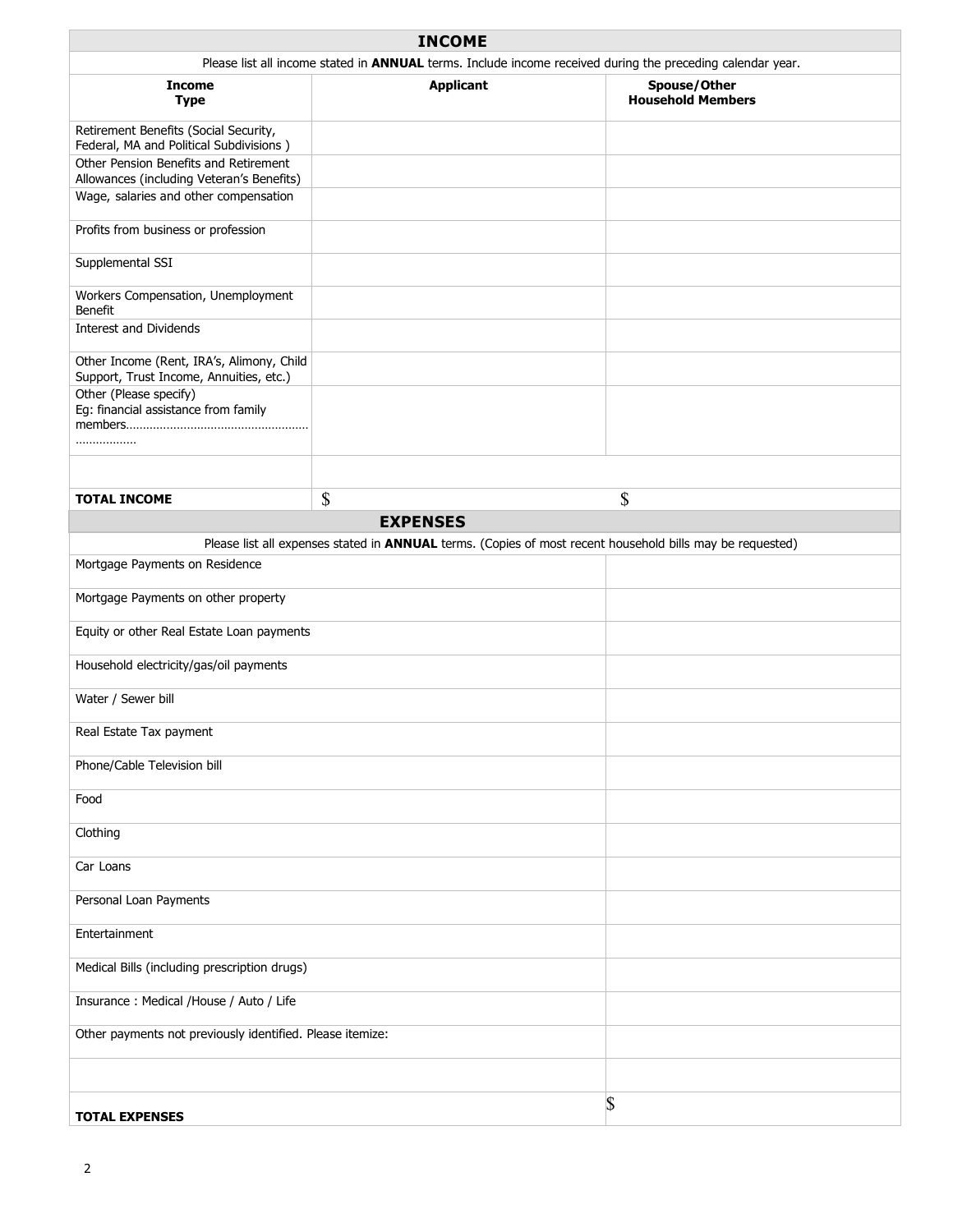|                                                | <b>ASSETS</b>                                                                              |                       |
|------------------------------------------------|--------------------------------------------------------------------------------------------|-----------------------|
|                                                | Please list the value of your assets as of July 1 of this year.                            |                       |
| <b>Personal Estate</b><br><b>Bank Accounts</b> | <b>Type (Checking/Savings)</b>                                                             | <b>Amount</b>         |
|                                                |                                                                                            |                       |
|                                                |                                                                                            |                       |
|                                                |                                                                                            |                       |
| <b>Investments</b>                             | Type (Stocks, bonds etc.)                                                                  | Value                 |
|                                                |                                                                                            |                       |
|                                                |                                                                                            |                       |
|                                                |                                                                                            |                       |
|                                                |                                                                                            |                       |
| <b>Other</b>                                   | <b>Description</b>                                                                         | Value                 |
|                                                |                                                                                            |                       |
|                                                |                                                                                            |                       |
|                                                |                                                                                            |                       |
|                                                |                                                                                            |                       |
| <b>Total Assets</b>                            |                                                                                            |                       |
|                                                | <b>LIABILITIES</b><br>Please list the value of your liabilities as of July 1 of this year. |                       |
| <b>Real Estate</b>                             | Amount due on mortgage                                                                     | <b>Assessed Value</b> |
| Domicile                                       |                                                                                            |                       |
| Other Property                                 |                                                                                            |                       |
| <b>Motor Vehicles, Boats, Trailers</b>         | <b>Amount Due on Loans</b>                                                                 | Value                 |
| Type                                           |                                                                                            |                       |
| Type                                           |                                                                                            |                       |
| <b>Personal Loans / Credit Cards</b>           | <b>Amount Due on Loans</b>                                                                 |                       |
| Type / Institution                             |                                                                                            |                       |
| Type / Institution                             |                                                                                            |                       |
| Type / Institution                             |                                                                                            |                       |
| Other                                          | <b>Amount Due</b>                                                                          |                       |
|                                                |                                                                                            |                       |
|                                                |                                                                                            |                       |
|                                                |                                                                                            |                       |
|                                                |                                                                                            |                       |
|                                                |                                                                                            |                       |
| <b>Total Liabilities</b>                       |                                                                                            |                       |